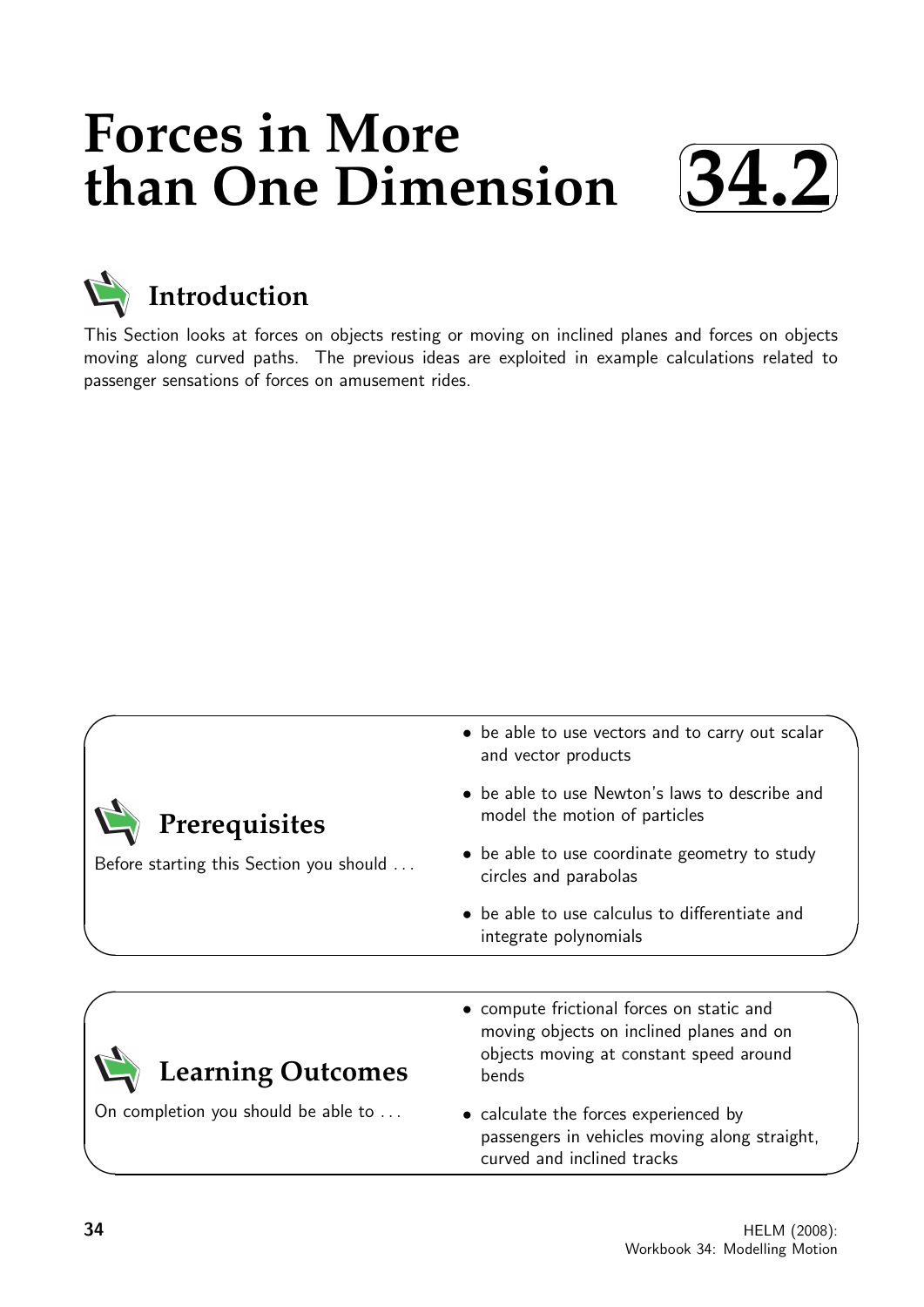

# **1. Forces in two or three dimensions**

## **Forces during circular motion**

Consider a particle moving in a horizontal plane so that its position at any time  $t$  is given by

$$
\underline{r} = r \cos \theta \underline{i} + r \sin \theta \underline{j}
$$

where r is a constant and  $\underline{i}$  and  $j$  are unit vectors at right-angles. The angle,  $\theta$ , made by  $\underline{r}$  with the horizontal is a function of time. We can consider four special values of  $\theta$  and the associated values of  $r$ . These are shown in the following table and in Figure 17.



Figure 17

Note that  $|r| = r$  is a constant for all values of  $\theta$ , so we must have motion in a circle of radius r. If we assume a constant angular velocity  $\omega$  rad s $^{-1}$  so that  $\theta=\omega t$ , then the velocity is

$$
\frac{d\underline{r}}{dt} = \omega r(-\sin \omega t \underline{i} + \cos \omega t \underline{j}).\tag{2.1}
$$

Hence, taking the dot product,

$$
\underline{r} \cdot \frac{d\underline{r}}{dt} = \omega r^2 (-\cos \omega t \sin \omega t + \sin \omega t \cos \omega t) = 0
$$

which implies that  $\frac{d\overline{r}}{dt}$  is always perpendicular to  $\underline{r}$ . Since  $\frac{d\underline{r}}{dt}$  is the velocity vector  $\underline{v}$ , this means that the velocity vector is always tangential to the circle (see Figure 18). Note also that  $|\underline{v}| = v = \omega r,$ so  $\omega =$  $\tilde{v}$ r . Differentiating (2.1) again,

$$
\frac{d^2\underline{r}}{dt^2} = \omega^2 r (-\cos \omega t \underline{i} - \sin \omega t \underline{j}) = -\omega^2 \underline{r}.
$$
\n(2.2)

Figure 18: The velocity vector is tangential to motion in a circle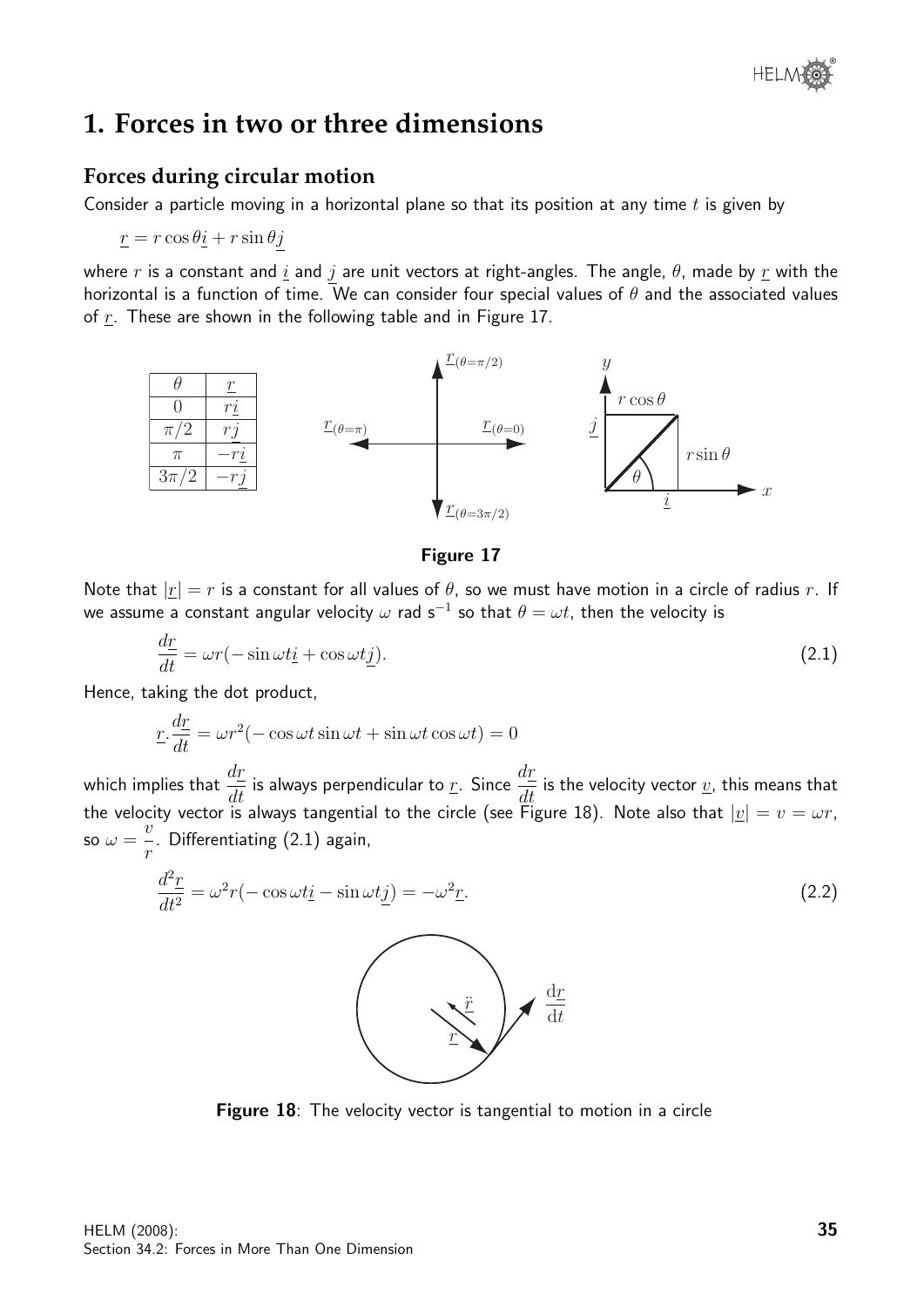Equation (2.2) means that the second derivative,  $\frac{d^2r}{dt^2}$  $\frac{d^{2}L}{dt^{2}}$ , which represents the acceleration <u>a</u>, acts along the radius towards the centre of the circle and is perpendicular to  $\frac{dr}{dt}$ 

 $\frac{dL}{dt}$ The **magnitude** of the velocity (the speed) is constant and the acceleration,  $a$ , is associated with the changing direction of the velocity. The force must act towards the centre of the circle to achieve this change in direction around the circle. Since  $\underline{a}(t)=-\omega^2\underline{r}(t)$  , where  $\omega=0$  $\ddot{v}$ r , we see that the

acceleration acts towards the centre of the circle and has a magnitude given by  $a=$  $v^2$ r . This is a special example of the fact that forces in the direction of motion cause changes in speed, while forces at right-angles to the direction of motion cause changes in direction.

When a particle is moving at constant speed around a circle on the end of a rope, then the force directed towards the centre is supplied by the tension in the rope. When a vehicle moves at constant speed around a circular bend in a road, then the force directed towards the centre of the bend is supplied by sideways friction of the tyres with the road. If the vehicle of mass  $m$  were to be pushed or dragged sideways by a steady force then it would be necessary to overcome the frictional force. This force depends on the normal reaction  $R$ , which is equal and opposite to the weight of the vehicle  $(mq)$ . The friction force is given by  $\mu$ mq where  $\mu$  is the coefficient of friction and it must at least equal the required force towards the centre of the bend to avoid skidding. So, we must have

$$
\mu mg \ge \frac{mv^2}{r}.\tag{2.3}
$$



## **Example 9**

A car of mass 900 kg drives around a roundabout of radius 15 m at a constant speed of  $10\,$  m s $^{-1}.$ 

- (a) Draw a vector diagram showing the forces on the car in the vertical and sideways directions.
- (b) What is the magnitude of the force directed towards the centre of the bend?
- (c) What is the friction force between the car and the road?
- (d) What does this imply about the minimum value of the coefficient of friction?



Figure 19: Forces on a vehicle negotiating a circular bend at constant speed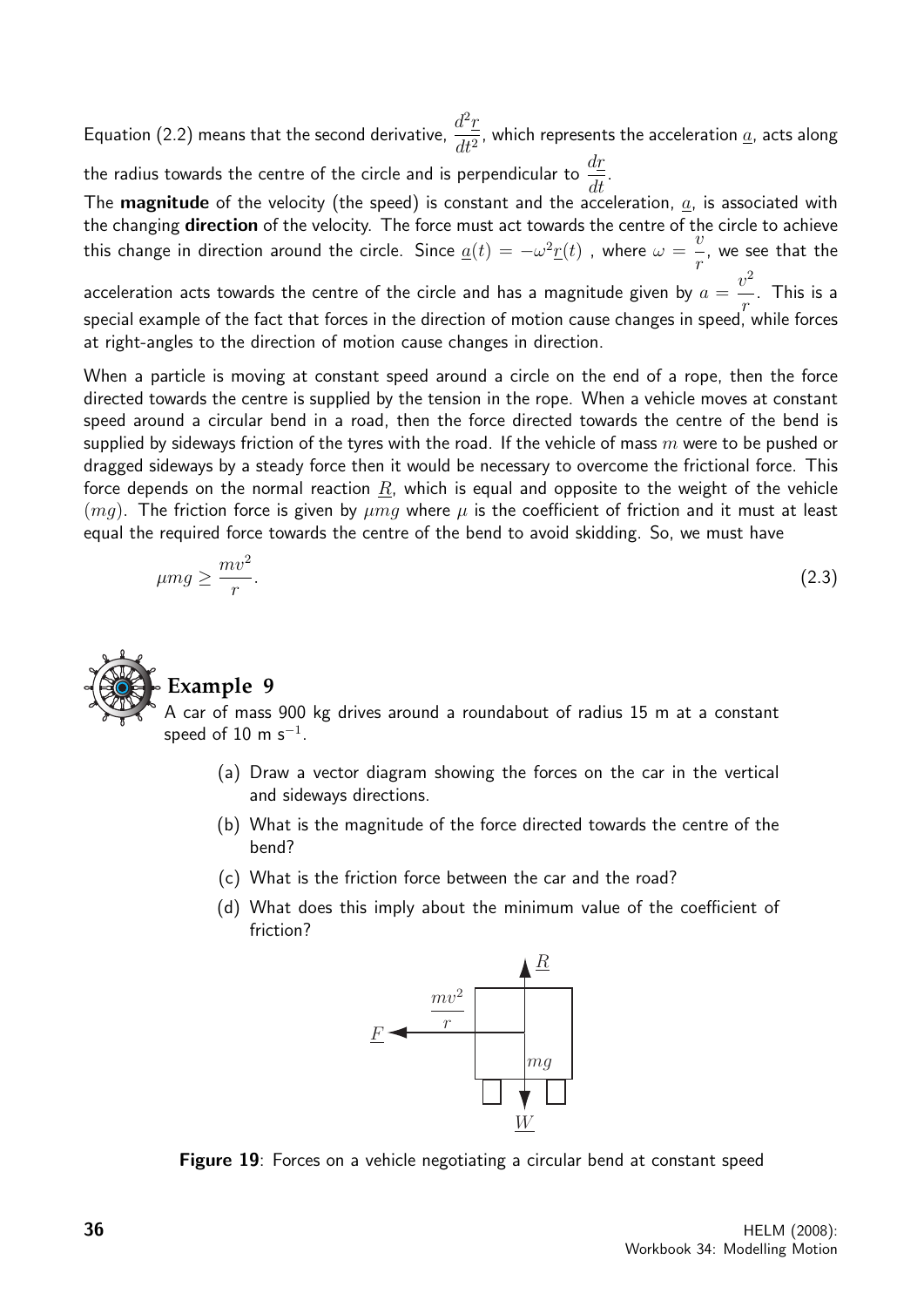

## Solution

(a) See Figure 19. (In addition to the sideways friction involved in cornering, there will be a net force causing forward motion which is generated by the vehicle engine and exerted through friction between the tyres and the road.) The forces are shown as if they act at the centre of the vehicle, since the vehicle is being treated as a particle. Strictly speaking, the frictional forces on a road vehicle should be considered to act at the tyre/road contact and there will be differences between the forces at each wheel.

(b) The magnitude of the force is obtained by using

$$
\frac{mv^2}{r} = \frac{900 \times 100}{15} = 6000.
$$

So the magnitude of the force acting towards the centre of the roundabout is 6000 N.

(c) The sideways force provided by friction is  $|F| = \mu |R|$ . In this case  $|R| = mg$ .

(d) Consequently we must have  $\mu$ mg  $> 6000$ , that is

$$
\mu \ge \frac{6000}{900 \times 9.81} = 0.68.
$$



Suppose that the coefficient of friction between the car and the ground in dry conditions is 0.96.

(a) At what speed could the car drive around the roundabout without skidding?

## Your solution

#### Answer

Equation (2.3) on page 36 states that for the vehicle to go round the bend just without skidding

$$
\frac{mv^2}{r} = \mu mg, \text{ or } \frac{v^2}{r} = \mu g.
$$

In this case, the maximum speed is required, so the relationship is best rearranged into the form  $v = \sqrt{\mu gr}$ . The values to be substituted are  $\mu = 0.96$ ,  $g = 9.81$  and  $r = 15$ , so

 $v =$ √  $0.96 \times 9.81 \times 15 = 11.9.$ 

So the car will skid if it drives round the roundabout at more than 11.9 m s<sup>-1</sup> (nearly 27 mph).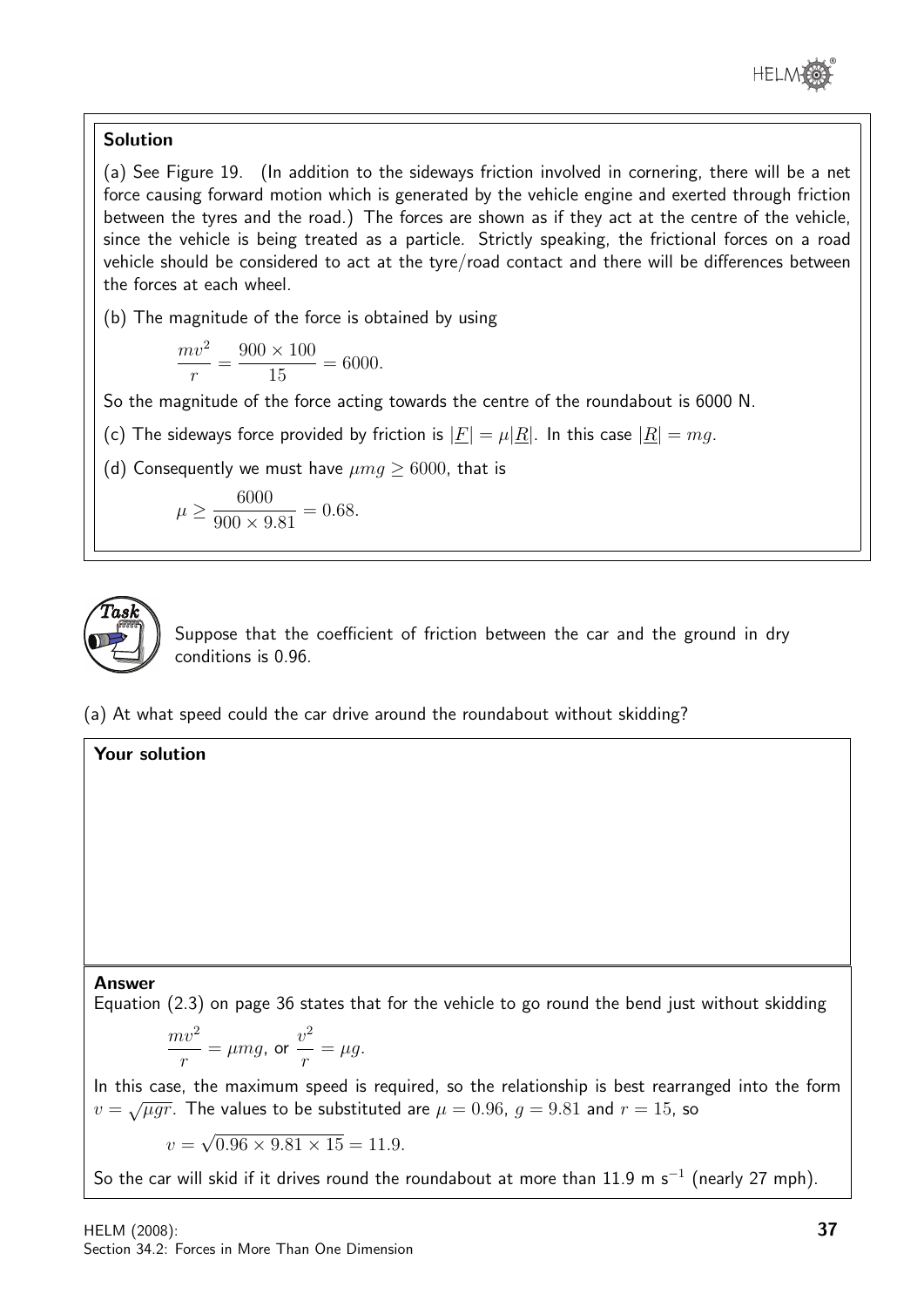(b) What would be the radius of roundabout that would enable a car to drive around it safely in dry conditions at 30 m s $^{-1}$  (nearly 70 mph)?

#### Your solution

#### Answer

For this part of the question, the speed around the roundabout is known and the safe radius is to be found. Further rearrangement of the expression used in part (a) gives

$$
r = \frac{v^2}{\mu g}.
$$

Hence

$$
r = \frac{30^2}{0.96 \times 9.81} = 95.6.
$$

In reality drivers should not be exactly at the limits of the friction force while going round the roundabout. There should be some safety margin. So the roundabout should have a radius of at least 100 m to allow cars to drive round it at 30 m s<sup>-1</sup>.

(c) What would be the safe radius of this roundabout when conditions are wet so that the coefficient of friction between the car and the road is reduced by a factor of 2?

#### Your solution

#### Answer

The form of the equation used in part (b) indicates that if the coefficient of friction is halved (to 0.48) by wet conditions, then the safe radius should be doubled.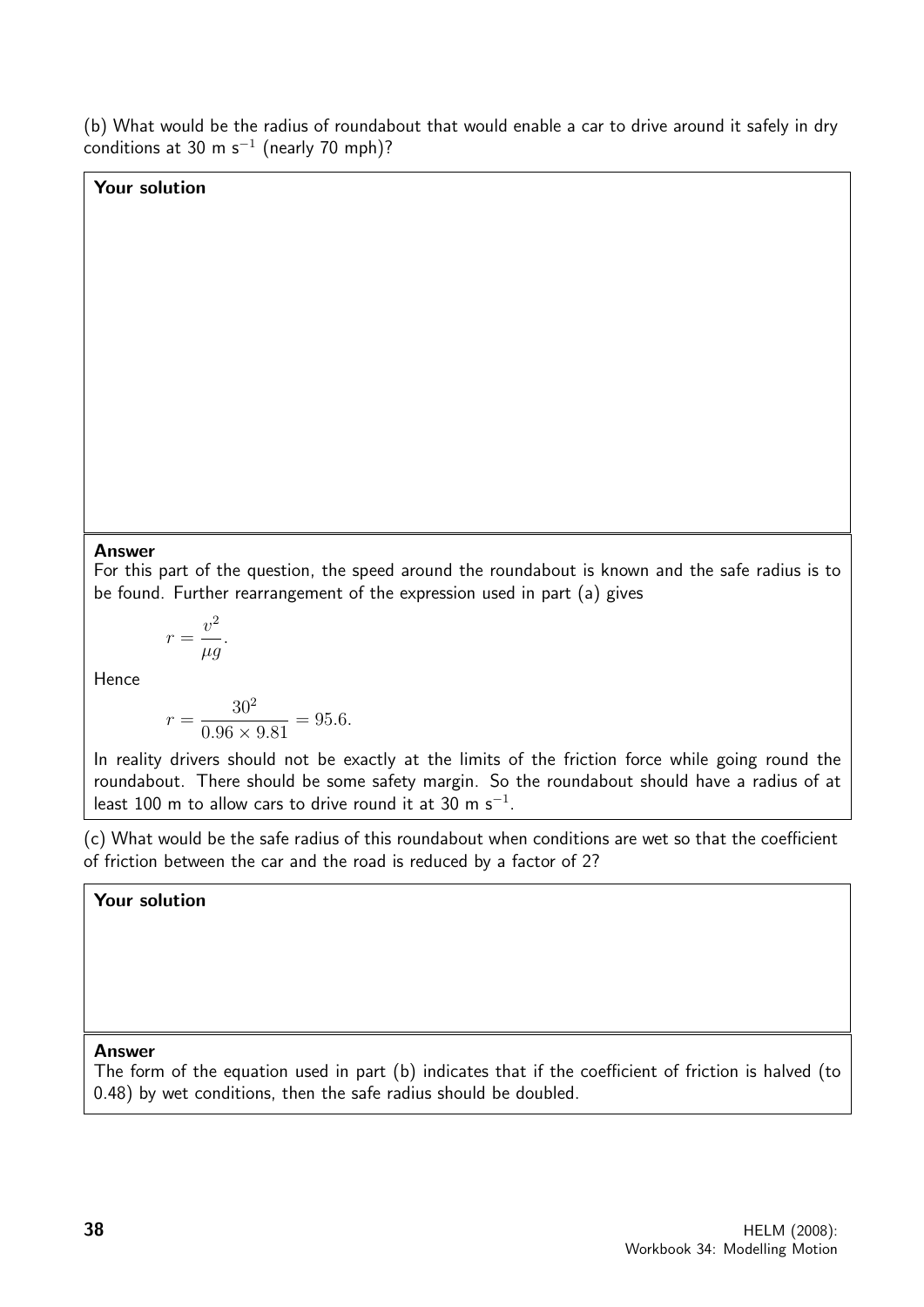

When a cyclist or motorcyclist negotiates a circular bend at constant speed, the forces experienced at the points of contact between the tyres and the road are a frictional force towards the centre of the bend and the upward reaction to the combined weight of the cyclist and the cycle (see Figure 20). These forces can be combined into a resultant that acts along an angle to the vertical. Suppose that the combined mass is  $m$  and that the coefficient of friction between the tyres and road surface is  $\mu$ .



#### Figure 20

Forces on cycle tyres and the angle for cyclist comfort on a circular bend. The net driving force is ignored.

The total force vector may be written

$$
\underline{F} = mg(\mu \underline{i} + \underline{j})
$$

and the angle  $\theta$  is given by

$$
\tan \theta = \frac{\mu mg}{mg} = \mu \qquad \text{so that} \qquad \theta = \tan^{-1} \mu.
$$

Also, as argued previously (Equation (2.3)), we must have  $\mu \geq \frac{v^2}{\mu}$ gr , which means that

$$
\theta \ge \tan^{-1}\left(\frac{v^2}{gr}\right)
$$

To be comfortable while riding, the cyclist likes to feel that the total force is vertical. So when negotiating the bend, the cyclist tilts towards the bend so that the resultant force acts along a 'new vertical'.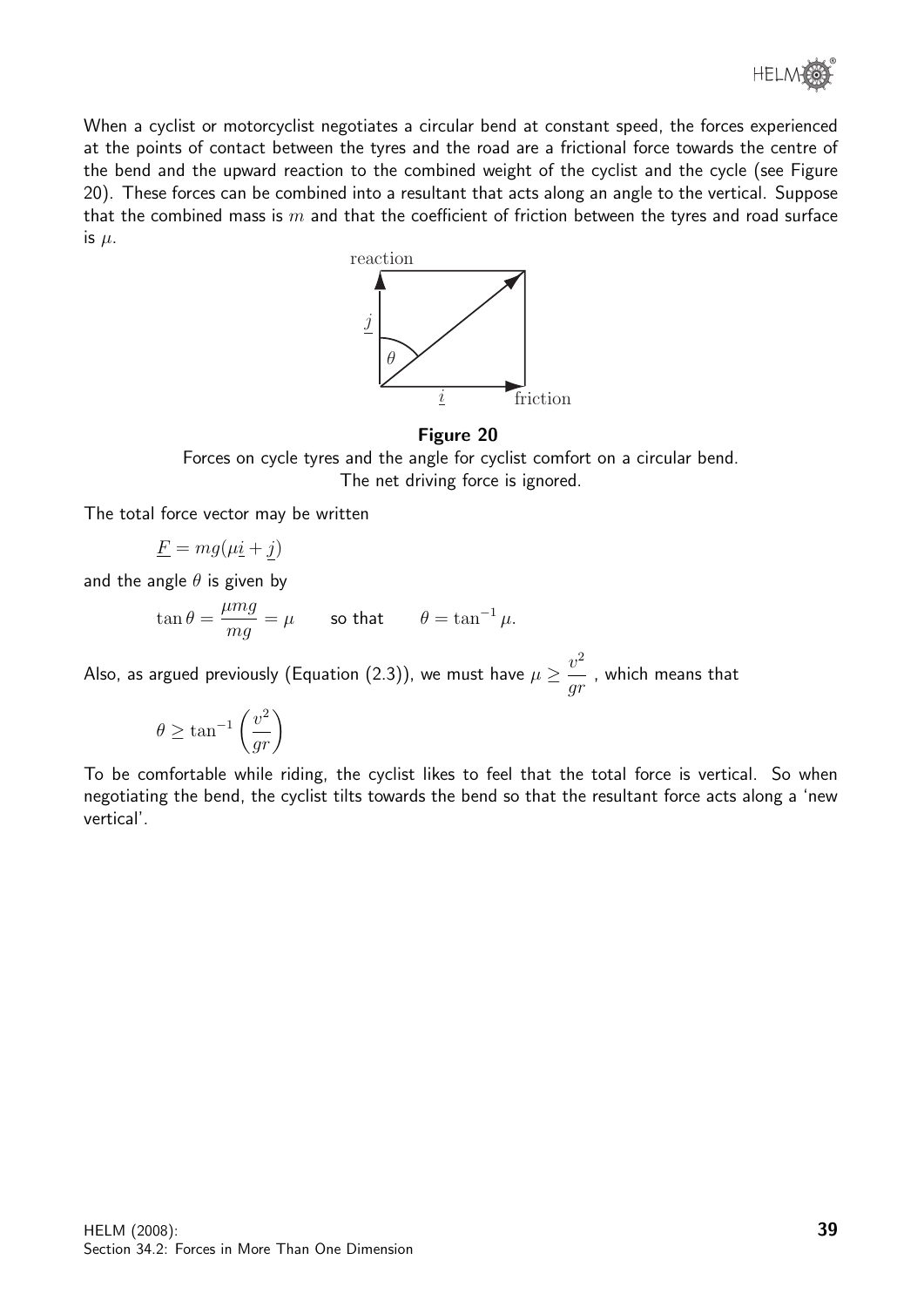

- (a) Calculate the angular velocity of the Earth in radians per second, assuming that the Earth rotates once about its axis in 24 hours.
- (b) A synchronous communications satelite is launched into an orbit around the equator and appears to be stationary when viewed from the Earth. Calculate the radius of the satellite's orbit, given that  $q = 9.81$  m s<sup>-2</sup> and that the radius of the Earth is  $6.378 \times 10^6$  metres.

## Solution

(a) The angular velocity of the Earth is

 $2\pi$  $24 \times 60 \times 60$  $= 7.272 \times 10^{-5}$  radians per second.

(b) According to Newtonian theory of gravitation the attraction due to gravity at the Earth's surface, for a mass  $m$ , should be  $\frac{GMm}{D^2}$  $\frac{274\,m}{R^2}$ , which is set equal to  $mg$  in elementary calculations. Thus we must have  $g =$  $G\bar M$  $\frac{2\pi}{R^2}$ , so that the product  $GM$  equals

$$
gR^2 = 9.81 \times (6.378)^2 \times 10^{12} = 3.991 \times 10^{14} \text{ m}^3/\text{s}^2.
$$

For a circular satellite orbit of radius  $r$ , the gravitational force must equal mass times inward acceleration. For a mass  $m$  travelling at orbital speed  $v$  and with orbital angular velocity  $\omega$ , the theory of circular orbits gives the result that the inward acceleration is

$$
\frac{v^2/r}{\omega^2r}
$$

.

The equation 'force equals mass times acceleration' thus gives:

$$
\frac{GMm}{r^2} = m\omega^2 r.
$$

We wish to ensure that the value of  $\omega$  for the satellite orbit equals the value of  $\omega$  for the Earth's rotation. The equation above gives the result:  $3 = \frac{GM}{2}$  $\frac{\partial u}{\partial x^2} =$  $gR^2$  $\omega^2$ 

and the value of  $\omega$  to be used is that which has already been calculated. This gives the result

$$
r^3 = \frac{3.991 \times 10^{14}}{(7.272 \times 10^{-5})^2} = 7.547 \times 10^{22} \text{ m}^3
$$

Taking the cube root gives  $r = 4.23 \times 10^7$  metres. The radius of the satellite orbit is thus about 6.6 times the Earth's radius.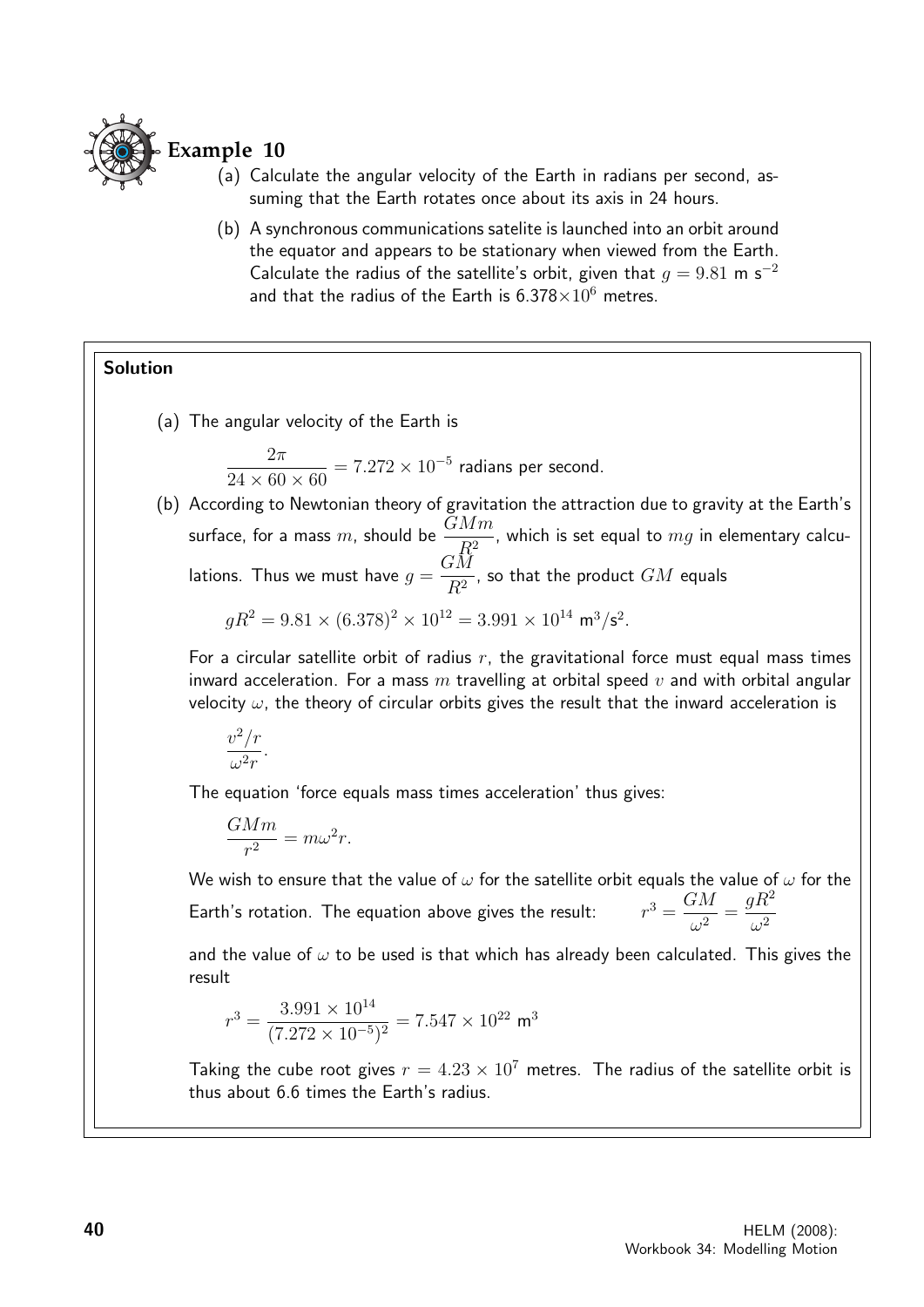



The pedals on a bicycle drive the chain ring, which moves the chain. The chain passes around the sprocket (gear wheel) attached to the rear wheel and hence the rear wheel and the bicycle are driven (see diagram). There are cog teeth of equal width  $(d)$  cut into both the chain ring and the sprocket. If there are  $n_1$  teeth in the chain ring and  $n_2$  teeth in the sprocket then  $n_1/n_2$  is the gear ratio. Suppose that the radii of the chain ring, sprocket and rear wheel are  $r_1$ ,  $r_2$  and  $r$  respectively and that the angular velocities of the chain ring and rear wheel are  $\omega_1$  and  $\omega_2$ respectively.



Bicycle drive system.

(a) Write down an expression for the velocity  $(u)$  of the bicycle in terms of the angular velocity of the rear wheel:

| <b>Answer</b>        |
|----------------------|
|                      |
|                      |
|                      |
|                      |
|                      |
|                      |
| <b>Your solution</b> |

 $u = r\omega_2$ 

(b) Write down the relationship between the velocity of the sprocket and the velocity of the chain ring:



#### Answer

 $r_1\omega_1 = r_2\omega_2$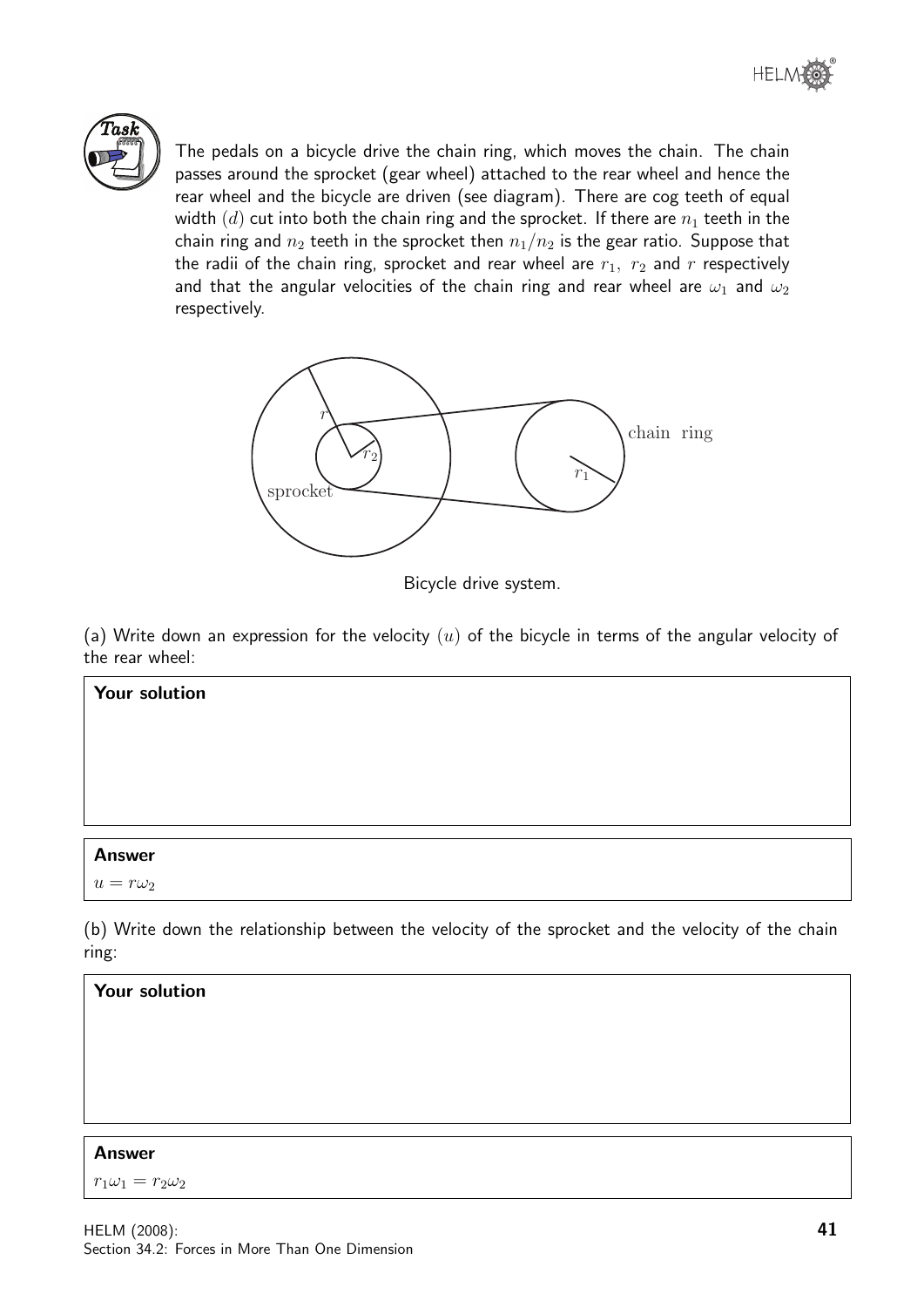(c) Write down expressions for the circumference of the chain ring and that of the sprocket in terms of the teeth width and number of teeth:

#### Your solution

#### Answer

 $\Gamma$ 

 $2\pi r_1 = n_1 d$ ,  $2\pi r_2 = n_2 d$ 

(d) Hence derive a relationship between the angular velocities and the gear ratio:

| <b>Your solution</b>                                                                                                                                     |  |  |  |  |  |
|----------------------------------------------------------------------------------------------------------------------------------------------------------|--|--|--|--|--|
|                                                                                                                                                          |  |  |  |  |  |
|                                                                                                                                                          |  |  |  |  |  |
|                                                                                                                                                          |  |  |  |  |  |
|                                                                                                                                                          |  |  |  |  |  |
| <b>Answer</b>                                                                                                                                            |  |  |  |  |  |
| From (b) and (c), $\frac{n_1d}{2\pi} \omega_1 = \frac{n_2d}{2\pi} \omega_2$ or $n_1\omega_1 = n_2\omega_2$ , so gear ratio $= \frac{\omega_2}{\omega_1}$ |  |  |  |  |  |

(e) Calculate the speed of the bicycle if the cyclist is pedalling at one revolution per second, the radius of the rear wheel is 0.34 m and the gear ratio is 4:

 $\omega_1$ 

#### Your solution

Answer From (a) and (d),  $u = r(n_1/n_2)\omega_1 = 0.34(4)(2\pi) = 8.55$  m s<sup>-1</sup> (about 19 mph).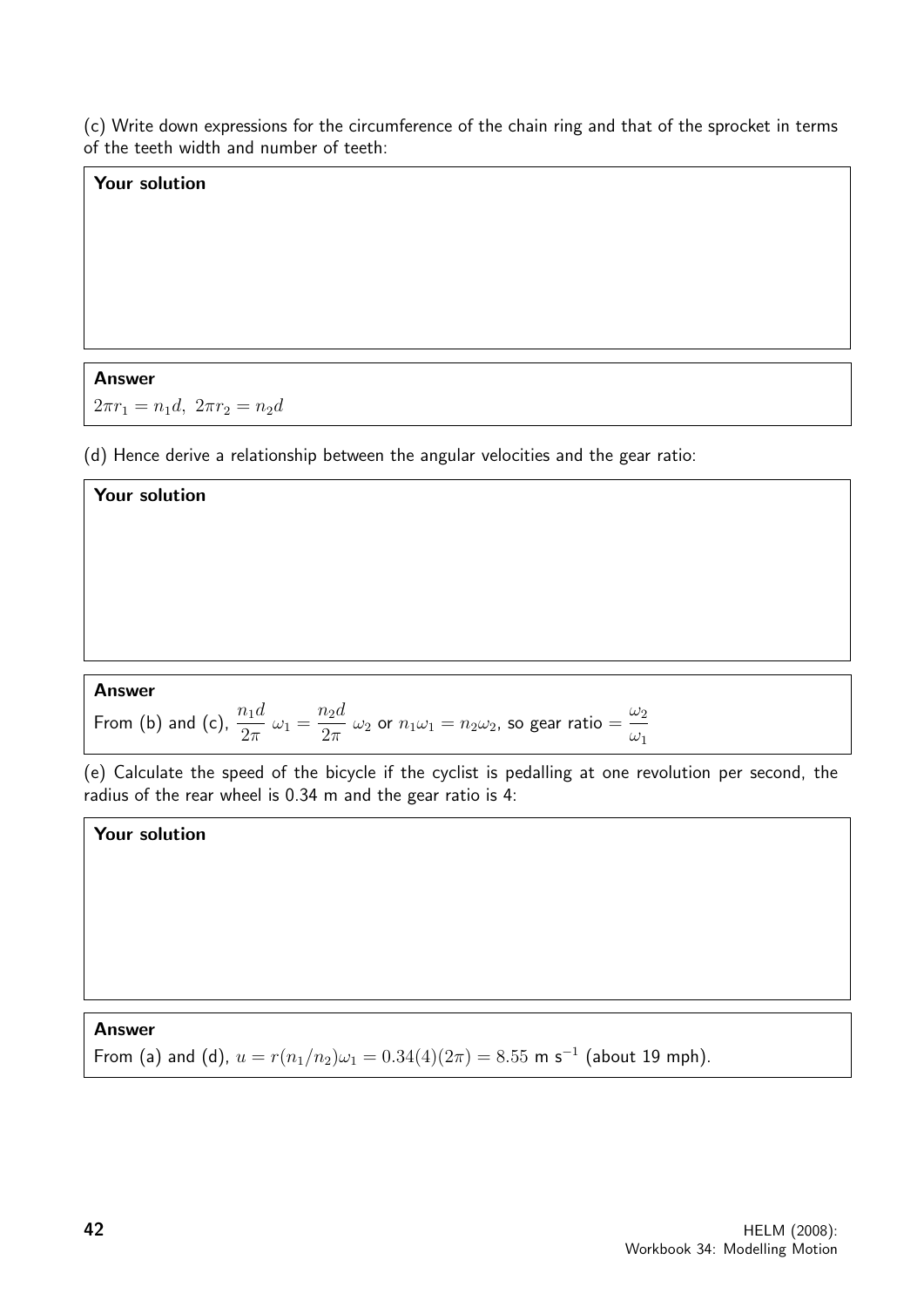

# **2. Amusement rides**

The design of amusement rides is intended to make the forces experienced by passengers as exciting as possible. High speeds are not enough. The production of accelerations of up to four times that due to gravity and occasional feelings of near-weightlessness are deliberate design goals. The accelerations may not only be in the forward or backward directions from the passengers' perspective but also sideways. Sideways accelerations are more limited than backwards or forwards ones, since they are less welcome to passengers and also pose particular problems for the associated structures. Upward accelerations of greater than  $g$  are avoided because of the safety risk and the need for reliable constraints to prevent passengers 'floating' out of the carriages. The rates at which the forces, or accelerations, change are important in producing the overall sensation also. The rate of change of acceleration is called jerk. Even the rate of change of jerk, called jounce, may be of interest. On roller-coasters the height, the tightness and the twistiness of turns in the track are the main parameters that influence the thrill of riding on them. Another factor that relates to thrill or discomfort is the degree of mismatch between what is observed and what is felt. For example it is odd to feel as though one's weight is acting in some other direction than the perceived vertical. In this regard the *magnitude* of the force that is experienced may not be as important as its direction. Although we consider only two dimensions in this Workbook, the design of roller-coasters requires calculations and considerations in 3D. We shall consider some particular examples of forces experienced by passengers. We start by exploring the forces that contribute to what we feel when riding in a vehicle. Then we shall look at the forces experienced by passengers on amusement rides ranging from rotors to roller-coasters.



Figure 21: Forces on a seated passenger

## **Fearsome forces**

The experiences we have on amusement rides include those of being subjected to linear and sideways accelerations that are sensed by the balancing system close to our ears and can make us feel giddy. Potentially more 'enjoyable' are sensations of unfamiliar compressive forces that act on our bodies through the vehicle in which we are travelling.



Figure 22: Forces when seated and being accelerated horizontally

Imagine that you are sitting on a stool, which is sufficiently tall so that your feet are not touching the ground. What do you feel? Your weight is acting vertically downward. However you feel an upward force, which is the normal reaction of the stool to your weight. This reaction is pushing you upward (see Figure 21). Of course the total force on you is zero. Consequently there is a difference in this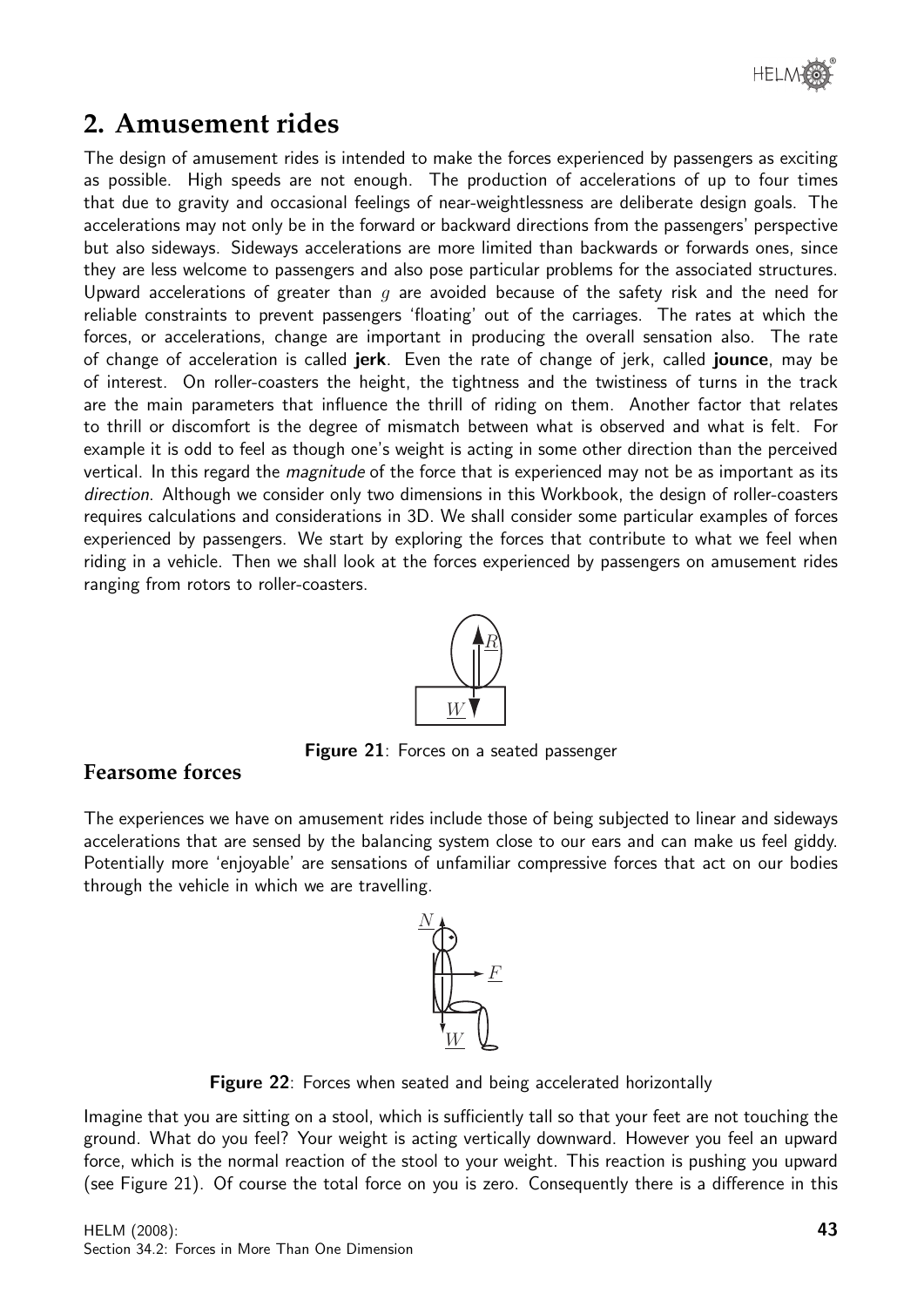case between the total force on you, which includes gravity, and the force that you experience which excludes gravity.

On the other hand if you are sitting facing forwards in a vehicle that is accelerating forwards on a flat track then you will experience the same acceleration as the vehicle, through the seat which pushes you forwards (see Figure 22). The forward force from the seat combines with the normal reaction to give a resultant that is not vertical. This simple example suggests that the force experienced by a passenger during an amusement ride can be calculated by adding up all the component forces except for the passenger's weight.



# **Example 11**

(a) Calculate the horizontal and vertical components of the force  $F$  experienced by a passenger of mass 100 kg seated in a rollercoaster carriage that starts from rest and moves in a straight line on a flat horizontal track with a constant acceleration such that it is moving at 40 m s $^{-1}$  after 5 s.

(b) Deduce the magnitude and direction of the force experienced by the passenger.

## Solution

(a) Consider first the acceleration of the passenger's seat. The coordinate origin is chosen at the start of motion. The  $x$ -axis is chosen along the direction of travel, with unit vector i, and the y-axis is vertical with y positive in the upward direction, with unit vector j. The acceleration  $a$  may be calculated from

$$
\underline{a} = \frac{d\underline{v}}{dt} = a\underline{i}
$$

or  $\underline{v} = at\underline{i} + \underline{c}$ . When  $t = 0, \underline{v} = \underline{0}$ , so  $\underline{c} = \underline{0}$ . When  $t = 5, \underline{v} = 40\underline{i}$ . Hence  $40 = 5a$  or  $a=8$ . The acceleration in the direction of travel is 8 m s $^{-2}$ , so the component of the force F in the direction of travel is given by  $ma = 100 \times 8$  N = 800 N. The seat exerts a force on the passenger that balances the force due to gravity i.e. the passenger's weight. So the vertical component of the force on the passenger is  $ma = 100 \times 9.81$  N = 981 N. Hence the total force experienced by the passenger may be expressed as

$$
\underline{F} = 800\underline{i} + 981\underline{j}.
$$

This is the total force exerted by the vehicle on the passenger. The force exerted by the passenger on the vehicle is the direct opposite of this i.e.  $-800i - 981j$ .

(b) The magnitude of the total force is  $\sqrt{800^2 + 981^2}$  N  $\approx$  1300 N and the total force experienced by the passenger is at an angle with respect to the horizontal equal to  $\tan^{-1}(981/800) \approx 51^{\circ}.$ 

Here we considered the sudden application of a constant acceleration of 8 m s<sup>-2</sup> which will cause quite a jerk for the passengers at the start. On some rides the acceleration may be applied more smoothly.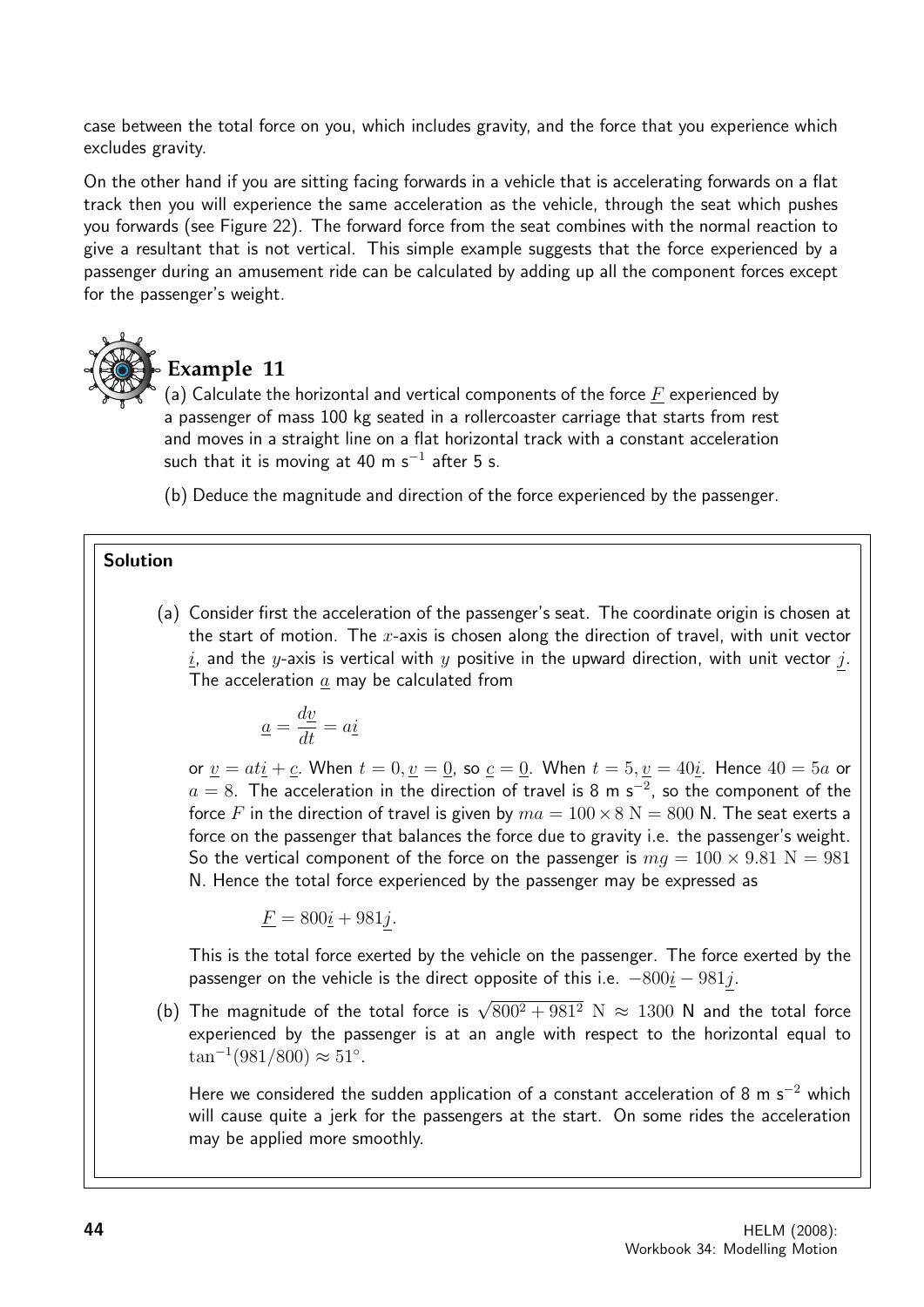



# **Example 12**

Calculate the total force experienced by the passenger as a function of time if the horizontal component of acceleration of the vehicle is given by

$$
\begin{cases} 8\sin\left(\frac{\pi t}{10}\right) & 0 \le t \le 5 \\ 8 & t > 5 \end{cases}
$$

## Solution

With this horizontal component of acceleration, the component of force experienced by the passenger in the direction of motion is (see Figure 23)



The vertical component remains constant at 981 N, as in Example 11. The total force may be written

$$
\underline{F} = \begin{cases} 800 \sin\left(\frac{\pi t}{10}\right) \underline{i} + 981 \underline{j} & 0 \le t \le 5 \\ 800 \underline{i} + 981 \underline{j} & t > 5 \end{cases}
$$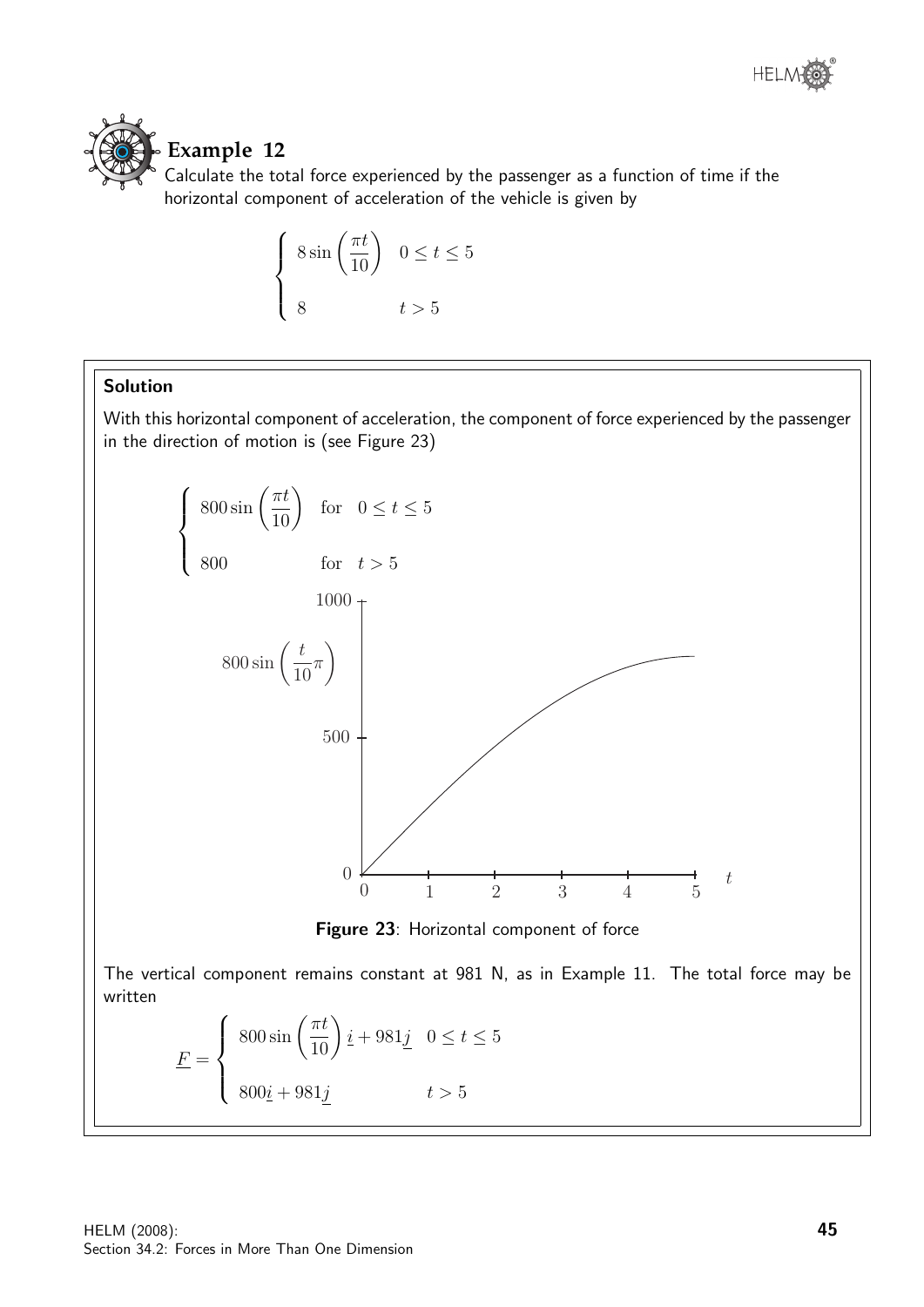

Your solution

The idea of an amusement ride called the 'Rotor' is to whirl passengers around in a cylindrical container at increasing speed. When the rotation is sufficiently fast the floor is lowered but the passengers remain where they are supported by friction against the wall. Given a rotor radius of 2.2 m and a coefficient of friction of 0.4 calculate the minimum rate of revolution when the floor may be lowered.

# Answer

The reaction of the wall on the passenger will have the same magnitude as the force causing motion in a circle i.e.  $\frac{mv^2}{\sqrt{m}}$ r  $=$   $R.$  The vertical friction force between the passenger and the wall is  $\mu R.$ The passenger of mass will remain against the wall when the floor is lowered if  $\mu R\geq mg.$  Hence it is required that  $\frac{\mu m v^2}{2}$ r  $\geq$   $mg$  or  $v \geq \sqrt{\frac{rg}{g}}$  $\mu$ . Since  $v = \omega r$ , where  $\omega$  is the angular velocity, the minimum required angular velocity is  $\omega = \sqrt{\frac{g}{\overline{g}}}$  $\mu r$ and the corresponding minimum rate of revolution  $n =$ ω  $2\pi$  $\sqrt{g}$  $\mu r$ . Hence with  $r = 2.2$  and  $\mu = 0.4$ , the rate of revolution must be at least 0.53 revs per sec or at least 32 revs per min.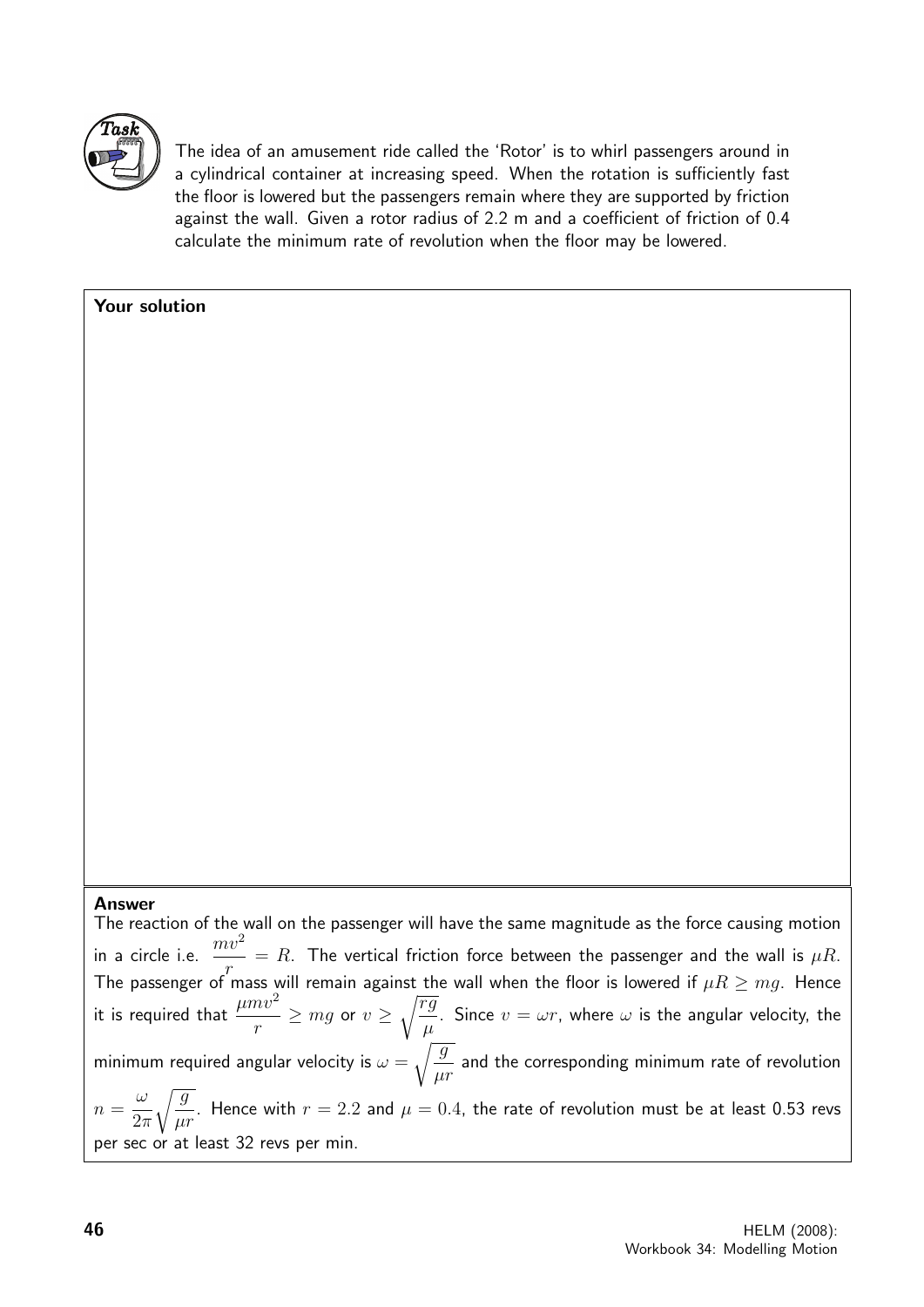

In an amusement ride called the 'Yankee Flyer', the passengers sit in a 'boat', which stays horizontal while executing a series of rotations on an arm about a fixed centre. Given that the period of rotation is 2.75 s, calculate the radius of rotation that will give rise to a feeling of near weightlessness at the top of each rotation.

## Your solution

#### Answer

To achieve a feeling of 'near-weightlessness' near the top of the rotation, the force on the passenger towards the centre of rotation must be nearly equal and opposite to the reaction force of the seat on the passengers i.e.  $\frac{mv^2}{ }$ r  $= \, mg.$  This means that  $r =$  $v^2$ g . Since  $v = \omega r$ , this requires that  $r =$ g  $\frac{g}{\omega^2}$ . The period  $T=$  $2\pi$ ω  $= 2.75$  s, so  $\omega = 2.285$  rad s<sup>-1</sup>. Hence  $r = 1.879$  m.



## **Example 13**

An amusement ride carriage moves along a track at constant velocity in the horizontal  $(x-)$  direction. It encounters a bump of horizontal length L and maximum height  $h$  with a profile in the vertical plane given by

$$
y(x) = \frac{h}{2} \left( 1 - \cos \frac{2\pi x}{L} \right), \quad 0 \le x \le L.
$$

Calculate the variation of the vertical component of force exerted on a passenger by the seat of the carriage with horizontal distance  $(x)$  as it moves over the bump.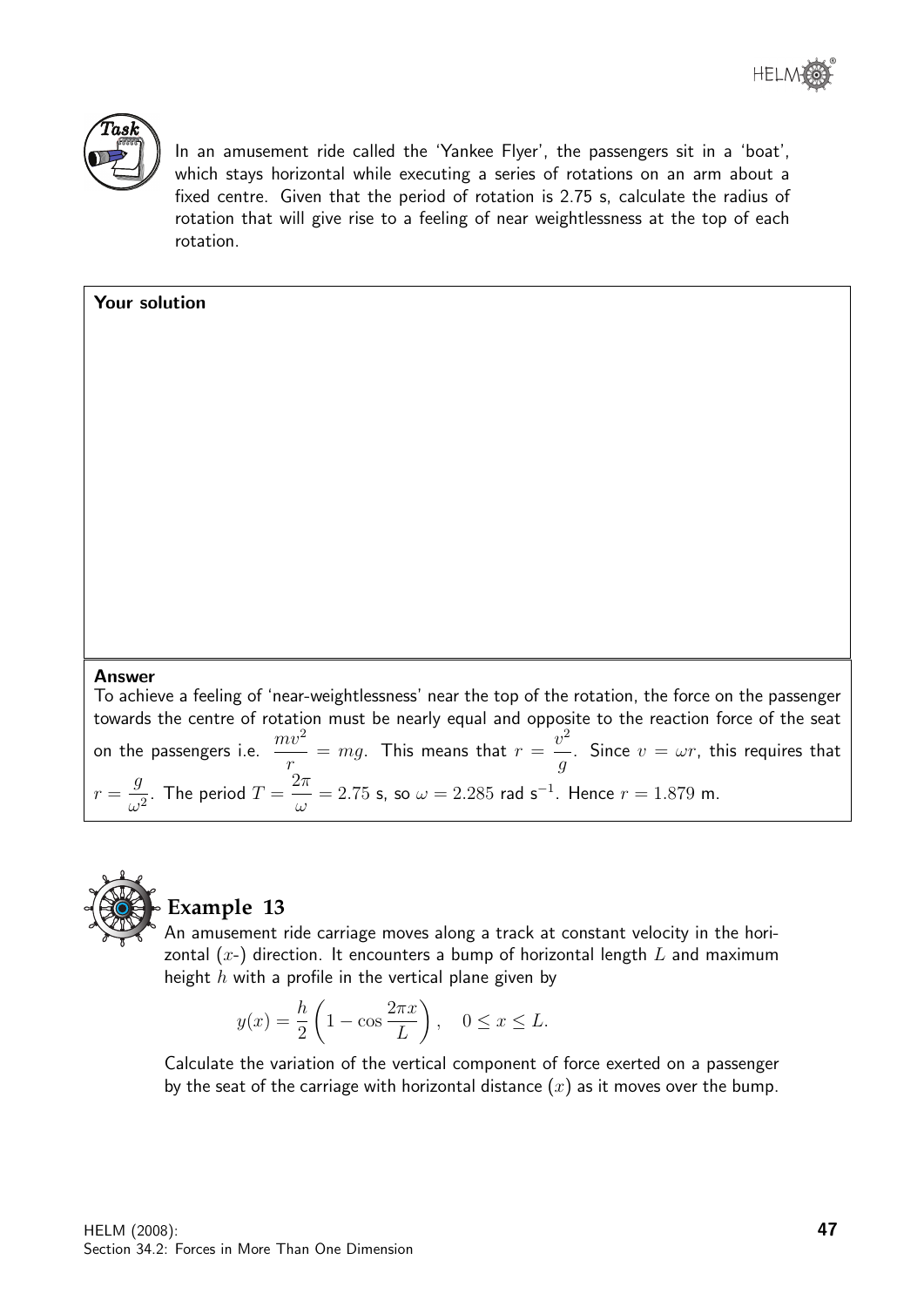Solution





Figure 24 shows a graph of  $y(x)$  against x for  $h = 2$  and  $L = 100$ . Since the component of velocity of the vehicle in the x-direction is constant, then after time t, the horizontal distance moved, x, is given by  $x = ut$  as long as x is measured from the location at  $t = 0$ . Consequently the y-coordinate may be written in terms of t rather than  $x$ , giving

$$
y(t) = \frac{h}{2} \left( 1 - \cos \frac{2\pi ut}{L} \right), \quad 0 \le t \le \frac{L}{u}.
$$

The vertical component of velocity is given by differentiating this expression for  $y(t)$  with respect to  $t$ .

$$
\dot{y}(t) = \frac{h}{2} \frac{2\pi u}{L} \sin\left(\frac{2\pi ut}{L}\right) = \frac{h\pi u}{L} \sin\left(\frac{2\pi ut}{L}\right).
$$

The vertical acceleration is given by differentiating this again.

$$
\ddot{y}(t) = \frac{h\pi u}{L} \frac{2\pi u}{L} \cos\left(\frac{2\pi ut}{L}\right) = \frac{2h\pi^2 u^2}{L^2} \cos\left(\frac{2\pi ut}{L}\right).
$$

Two forces contribute to the vertical force exerted by the seat on the passenger: the constant reaction to the passenger's weight and the variable vertical reaction associated with motion over the bump. The magnitude of the total vertical force  $R$  N exerted on the passenger by the seat is given by

$$
R = mg + m\ddot{y}(t) = mg + m\frac{2h\pi^2u^2}{L^2}\cos\left(\frac{2\pi ut}{L}\right) = mg\left(1 + \frac{2h\pi^2u^2}{gL^2}\cos\left(\frac{2\pi ut}{L}\right)\right).
$$

Some horizontal force may be needed to keep the vehicle moving with a constant horizontal component of velocity and ensure that the net horizontal component of acceleration is zero. Since the horizontal component of velocity is constant, there is no horizontal component of acceleration and no net horizontal component of force. Consequently  $R = Rj$  represents the total force exerted on the passenger. Figure 25 shows a graph of  $R/mg$  for  $h=2$  m,  $L=100$  m and  $u=20$  m s $^{-1}.$ 

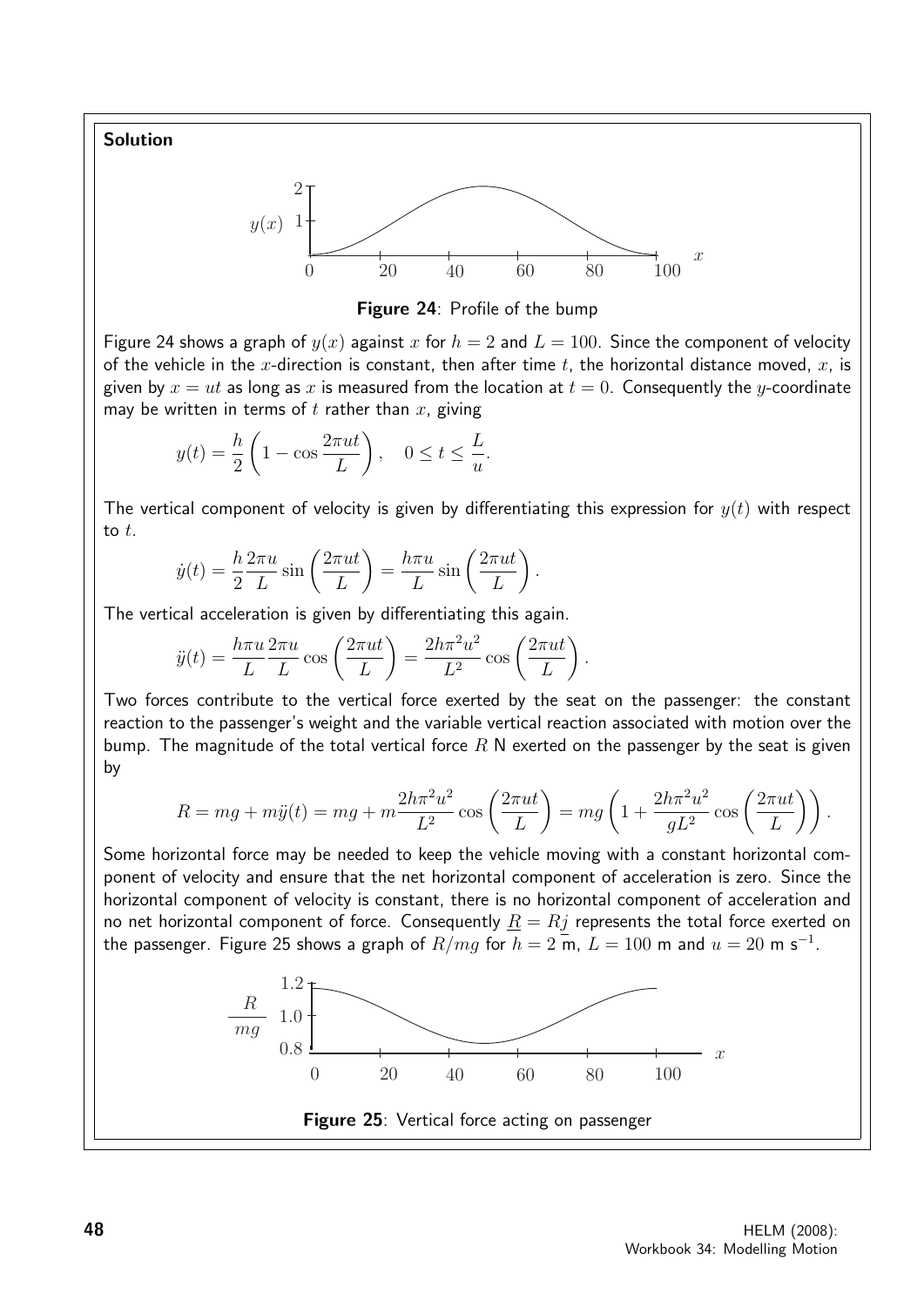

# **Banked tracks**

Look back near the end of Section 34.2 subsection 1 which considered the forces on a cyclist travelling around a circular bend of radius  $R$ . We were concerned with the way in which cyclists and motorcyclists bank their vehicles to create a 'new vertical' along the direction of the resultant force. This counteracts the torque that would otherwise encourage the rider to fall over when cornering. Clearly, passengers in four wheeled vehicles, railway trains and amusement park rides are not able to bank or tilt their vehicles to any significant extent. However what happens if the road or track is banked instead? If the road or track is tilted or banked at angle  $\theta = \tan^{-1}$  $\sqrt{ }$  $\overline{v}$ 2  $\left(\frac{v^2}{gr}\right)$ to the horizontal, then, at speed  $v$  around the circular bend, it is possible to obtain the same result as that achieved by tilting the cycle or motorcycle (see Figure 26).



Figure 26: Equivalence of tilted cyclists and banked roads



# **Example 14**

Calculate the angle at which a track should be tilted so that passengers in a railway carriage moving at a constant speed of 20 m s<sup>-1</sup> around a bend of radius 100 m feel the resultant 'reaction' force as though it were acting vertically through their centre line.

## Solution

The angle of the resultant force on passengers if the track were horizontal is given by

$$
\theta = \tan^{-1} \left( \frac{v^2}{gr} \right),
$$

where  $v = 20$ ,  $r = 100$  and  $q = 9.81$ .

Hence  $\theta = 22.18°$  and the track should be tilted at  $22.18°$  to the horizontal for the resultant force to act at right-angles to the track.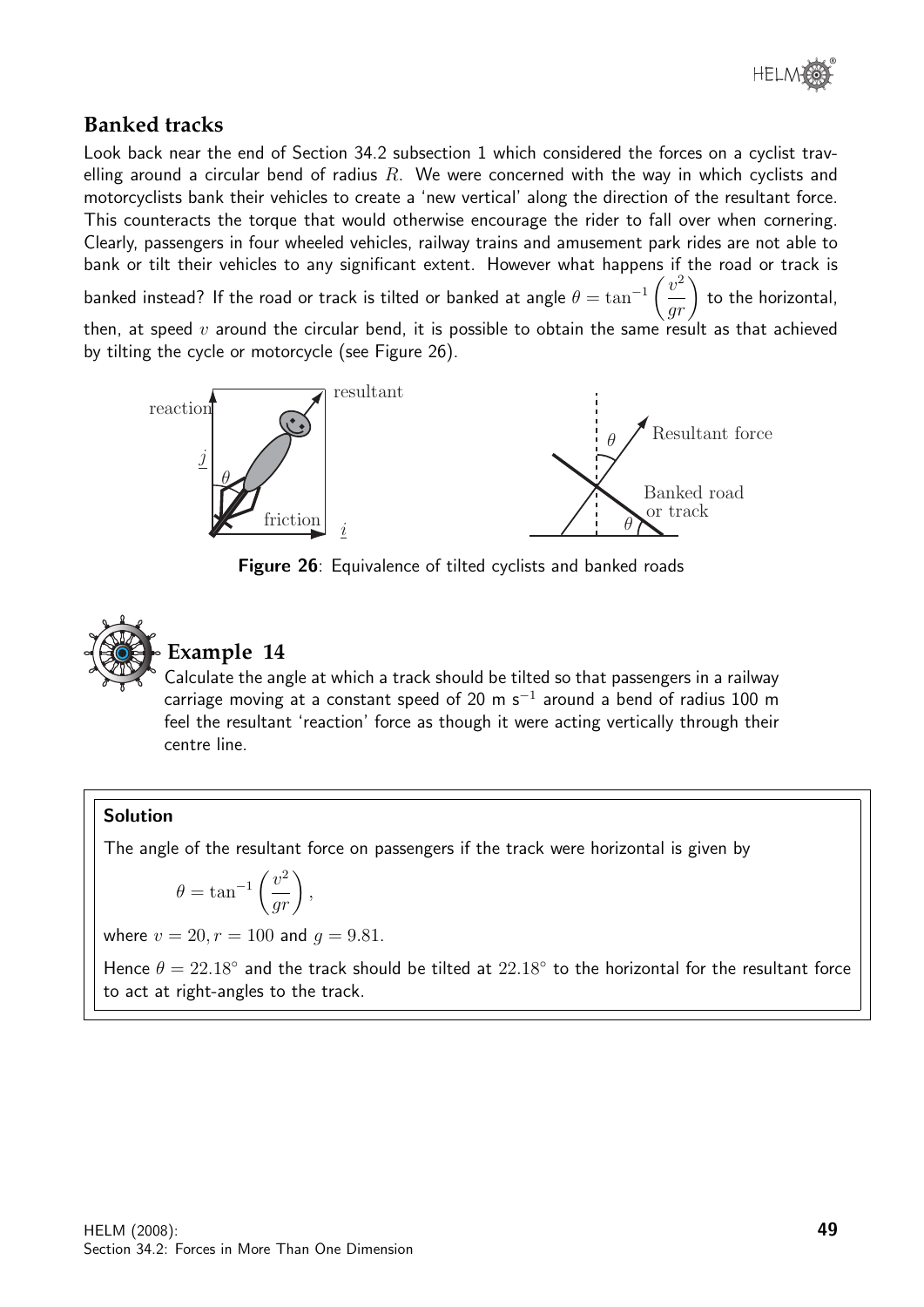

# **Example 15**

The first three seconds of an amusement ride are described by the position coordinates

> $x(t) = 10 - 10 \cos(0.5t)$  $y(t) = 20\sin(0.5t)$  $(0 < t < 3)$

in the horizontal plane where x and  $y$  are in m.

- (a) Calculate the velocity and acceleration vectors.
- (b) Hence deduce the initial magnitude and direction of the acceleration and the magnitude and direction of the acceleration after three seconds.

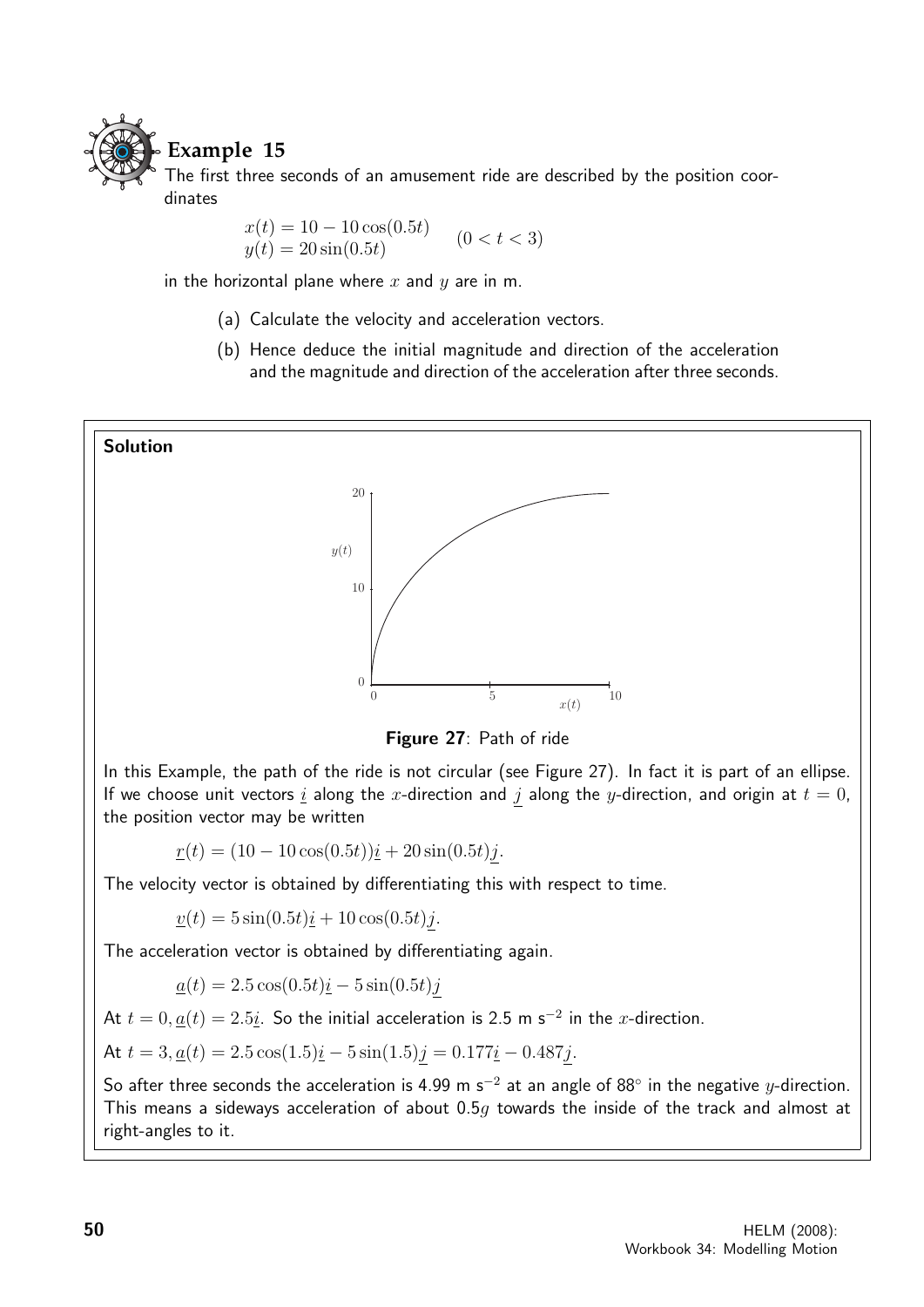

# **Car velocity on a bend**

#### Problem in words

A road has a bend with radius of curvature 100 m. The road is banked at an angle of  $10^{\circ}$ . At what speed should a car take the bend in order not to experience any (net) side thrust on the tyres?

#### Mathematical statement of the problem

Figure 28 below shows the forces on the car.



Figure 28: A vehicle rounding a banked bend in the road.

In the figure  $R$  is the reactive force of the ground acting on the vehicle. The vehicle provides a force of  $mg$ , the weight of the vehicle, operating vertically downwards. The vehicle needs a sideways force of  $\frac{mv^2}{2}$ r in order to maintain the locally circular motion.

We have used the following assumptions:

(a) The sideways force needed on the vehicle in order to maintain it in circular motion (called the centripetal force) is  $\frac{mv^2}{ }$ r where  $r$  is the radius of curvature of the bend,  $v$  is the velocity and  $m$  the mass of the vehicle.

(b) The only force with component acting sideways on the vehicle is the reactive force of the ground. This acts in a direction normal to the ground. (That is, we assume no frictional force in a sideways direction.)

(c) The force due to gravity of the vehicle is  $mg$ , where m is the mass of the vehicle and g is the acceleration due to gravity ( $\approx$  9.8 m s<sup>-2</sup>). This acts vertically downwards.

The problem we need to solve is 'What value of  $v$  would be such that the component of the reactive force of the ground exactly balances the sideways force of  $\frac{mv^2}{\phantom{p^2}}$ r ?' This will give us the maximum velocity at which the vehicle can take the bend.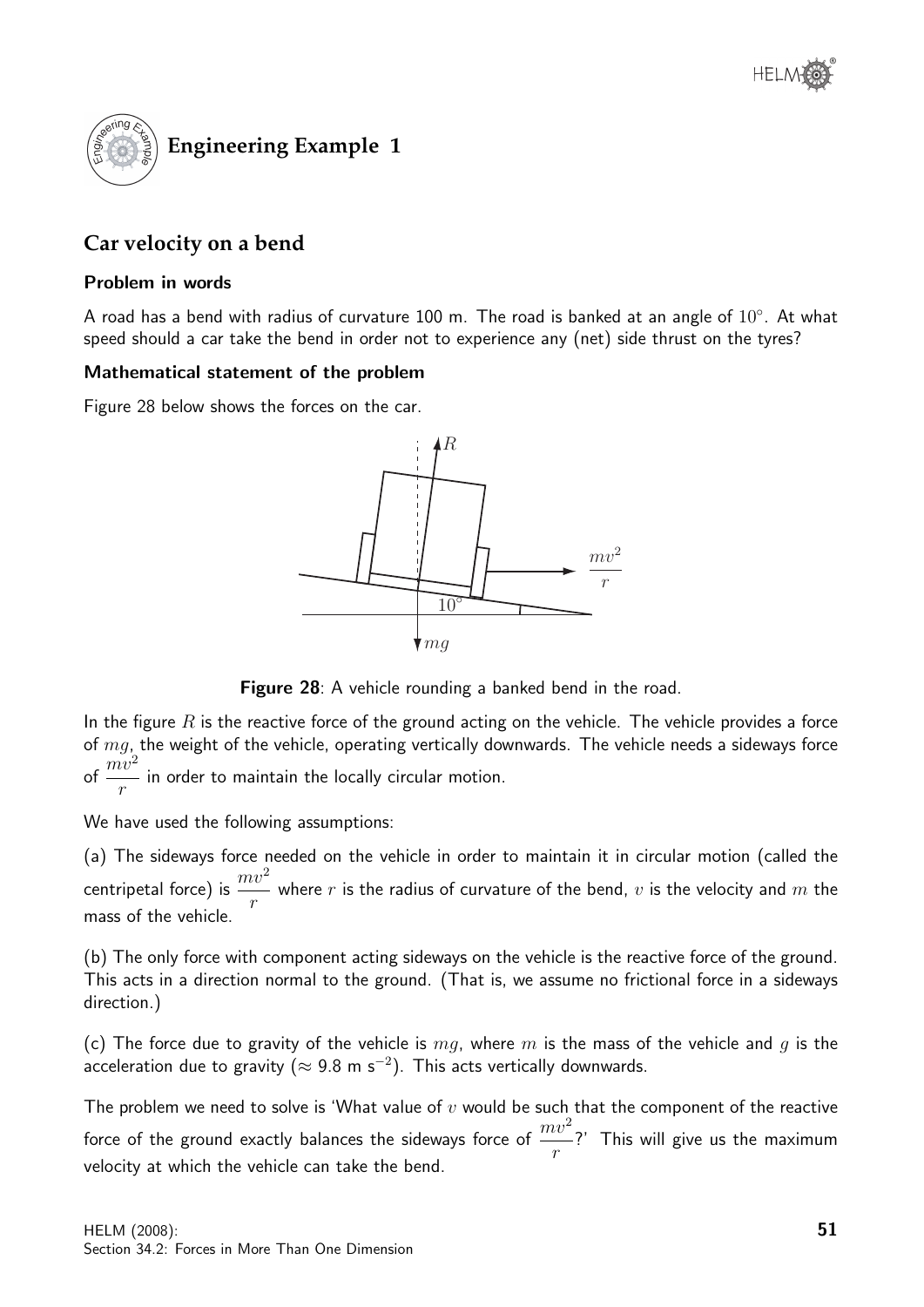#### Mathematical analysis

We can split the reactive force of the ground into two components. One component is in the horizontal direction and the other in a vertical direction as in the following figure:



Figure 29: Reaction forces on the car

The force of  $\frac{mv^2}{ }$ r must be provided by a component of the reactive force in the horizontal direction i.e.

$$
R\sin(10^\circ) = \frac{mv^2}{r} \tag{1}
$$

However the reactive force must balance the force due to gravity in the vertical direction therefore

$$
R\cos(10^\circ) = mg\tag{2}
$$

We need to find  $v$  from the above equations. Dividing Equation (1) by Equation (2) gives

$$
\tan(10^\circ) = \frac{v^2}{rg} \Rightarrow v^2 = rg \tan(10^\circ)
$$

We are given that the radius of curvature is 100 m and that  $g\approx$  9.8 m s $^{-2}.$  This gives

$$
v^2 \approx 100 \times 9.8 \times 0.17633
$$
  
\n
$$
\Rightarrow v^2 \approx 172.8
$$
  
\n
$$
\Rightarrow v \approx 13.15 \text{ m s}^{-1} \text{ (assuming } v \text{ is positive)}
$$

#### Interpretation

We have found that the maximum speed that the car can take the bend in order not to experience any side thrust on the tyres is 13.15 m s<sup>-1</sup>. This is  $13.15 \times 60 \times 60/1000$  kph = 47.34 kph. In practice, the need for a margin of safety would suggest that the maximum speed round the bend should be  $13 \text{ m s}^{-1}$ .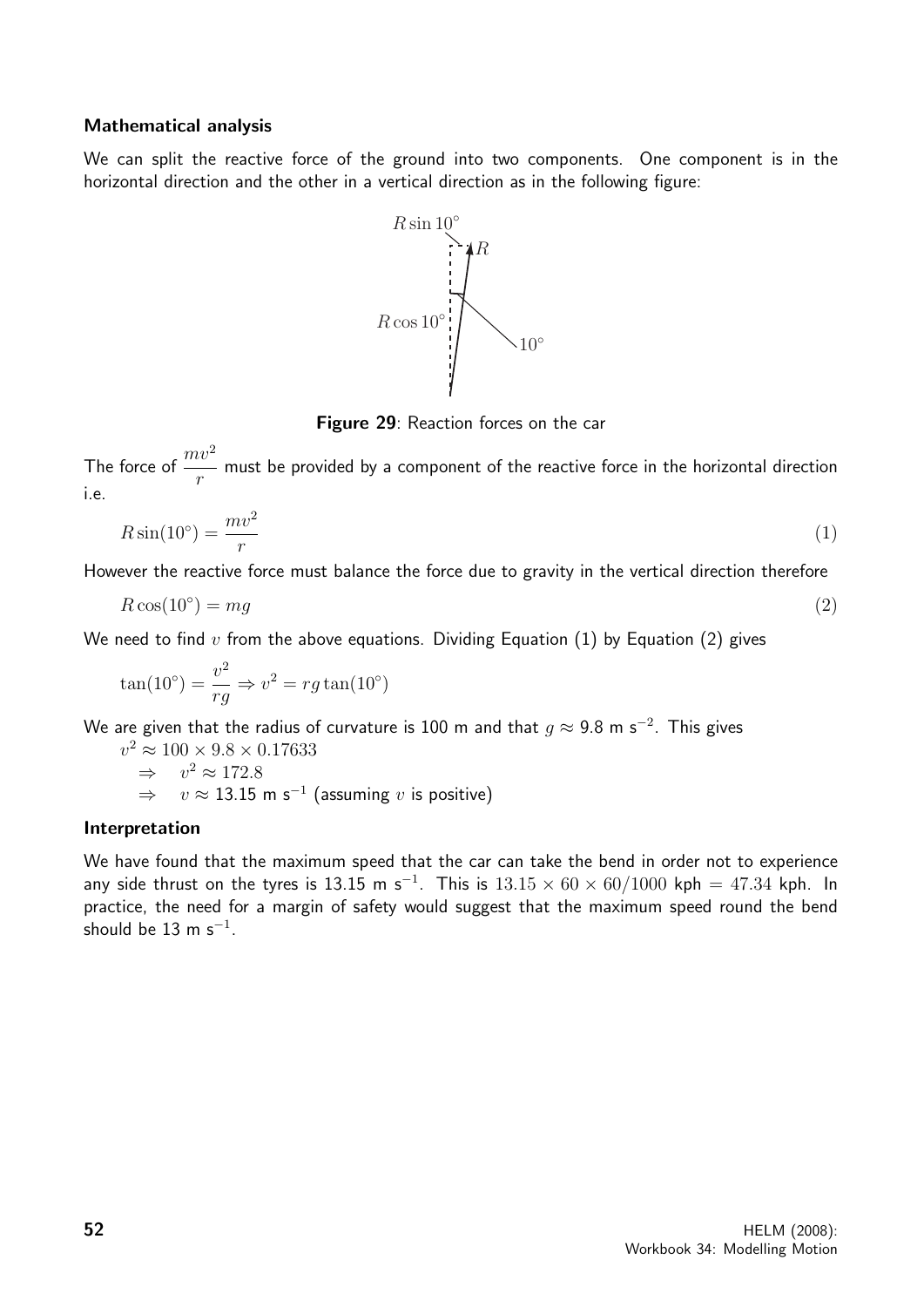

## **Exercises**

- 1. A bend on a stretch of railway track has a radius of 200 m. The maximum sideways force on the train on this bend must not exceed 0.1 of its weight.
	- (a) What is the maximum possible speed of the train on this bend?
	- (b) How far before this bend should a train travelling at 30 m s<sup>-1</sup> begin to decelarate given that the maximum braking force of the train is 0.2 of its weight?
	- (c) What modelling assumptions have you made? Comment on their validity.
- 2. The diagram shows a portion of track of a one-way fairground ride on which several trains are to run.  $AB$  and  $CD$  are straight.  $BC$  is a circular arc with the dimension shown. Because  $BC$  is also on a bridge, safety regulations require that the rear of one train must have passed point C before the front of the next train passes point  $B$ . Trains are 30 m long.



If the maximum sideways force on a train can be no more than 0.1 of its weight, find the shortest time it can take for a train to travel from  $B$  to  $C$ . Hence find the minimum time between the front of one train passing point  $B$  and its rear end passing point  $C$ . Recommend a minimum distance between trains.